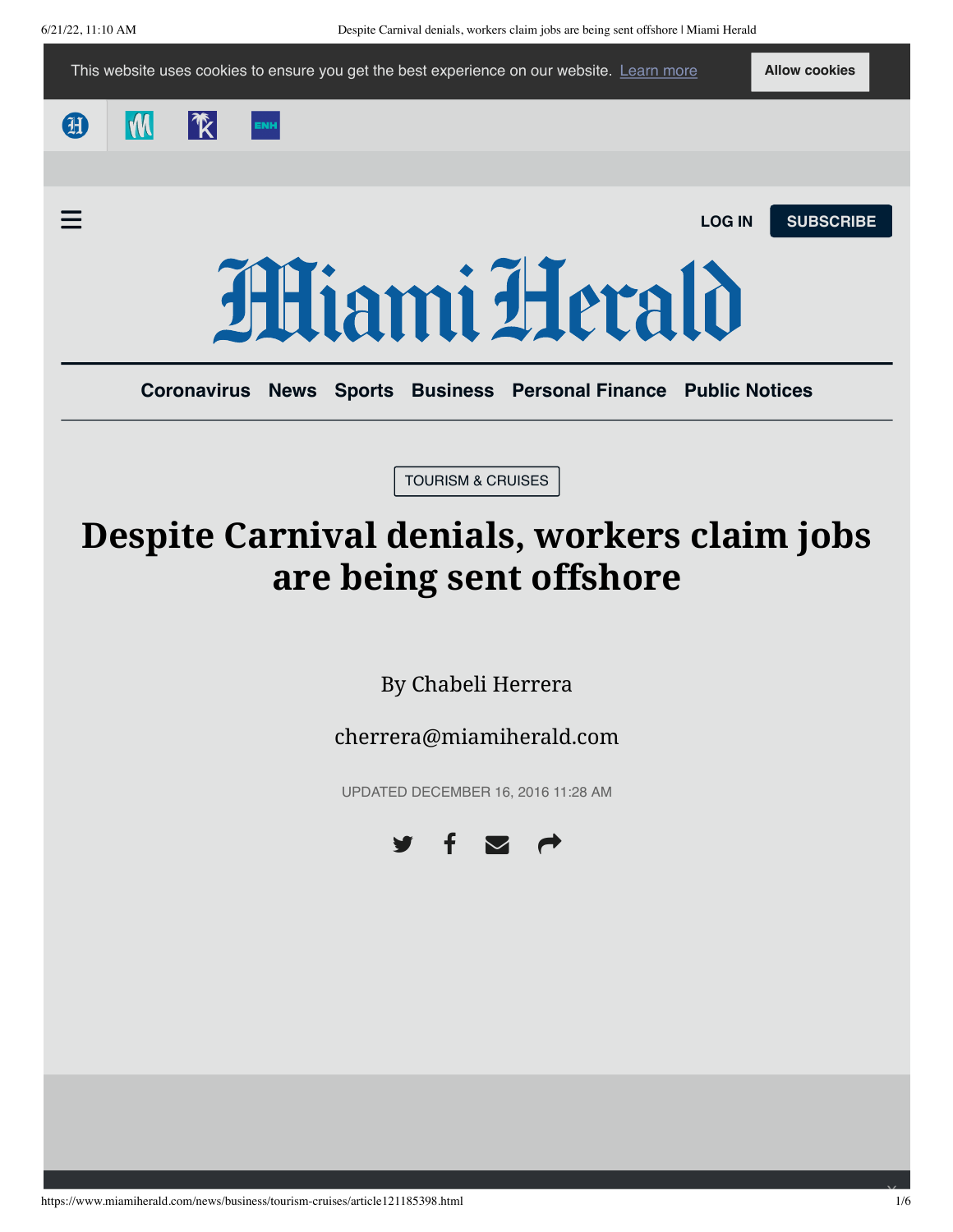6/21/22, 11:10 AM Despite Carnival denials, workers claim jobs are being sent offshore | Miami Herald



While workers continue to protest and assert that cruise company Carnival Corp. is outsourcing 200 IT jobs to India, the cruise company says there are no plans to replace American employees with foreign workers. ALAN DIAZ *AP*



Only have a minute? Listen instead  $\qquad \qquad \qquad \qquad \text{(0)} \quad \text{(10)} \quad \text{1.0x}$ Powered by [Trinity](https://trinityaudio.ai/?utm_source=https%3A%2F%2Fwww.miamiherald.com&utm_medium=player%2520lin) Audio 00:00 04:23

 $(10)$ 

Just after regular work hours Wednesday evening, about a dozen Carnival Corp. workers in the cruise company's IT department gathered in front of Carnival's Doral headquarters bearing haphazardly drawn posters.

"Stop Carnival from firing us!! 4 cheap labor," one sign read, highlighting the key argument in a [battle brewing between the cruise company and 200 workers,](http://www.miamiherald.com/news/business/tourism-cruises/article120511818.html) who last week were told they were being transferred to new positions with a French firm called Capgemini.

The semantics are key. Carnival calls it "transferring"; the worker's lawyer, Sara Blackwell, calls it "firing." Some of the affected employees are calling it "replacing" — as in, their positions are being replaced by foreigners with visas to work in the U.S. Multiple companies have employed the practice, including [Disney,](http://www.nytimes.com/2015/06/04/us/last-task-after-layoff-at-disney-train-foreign-replacements.html)  $L$ lam $H$ alth and Toys  $(D)$  II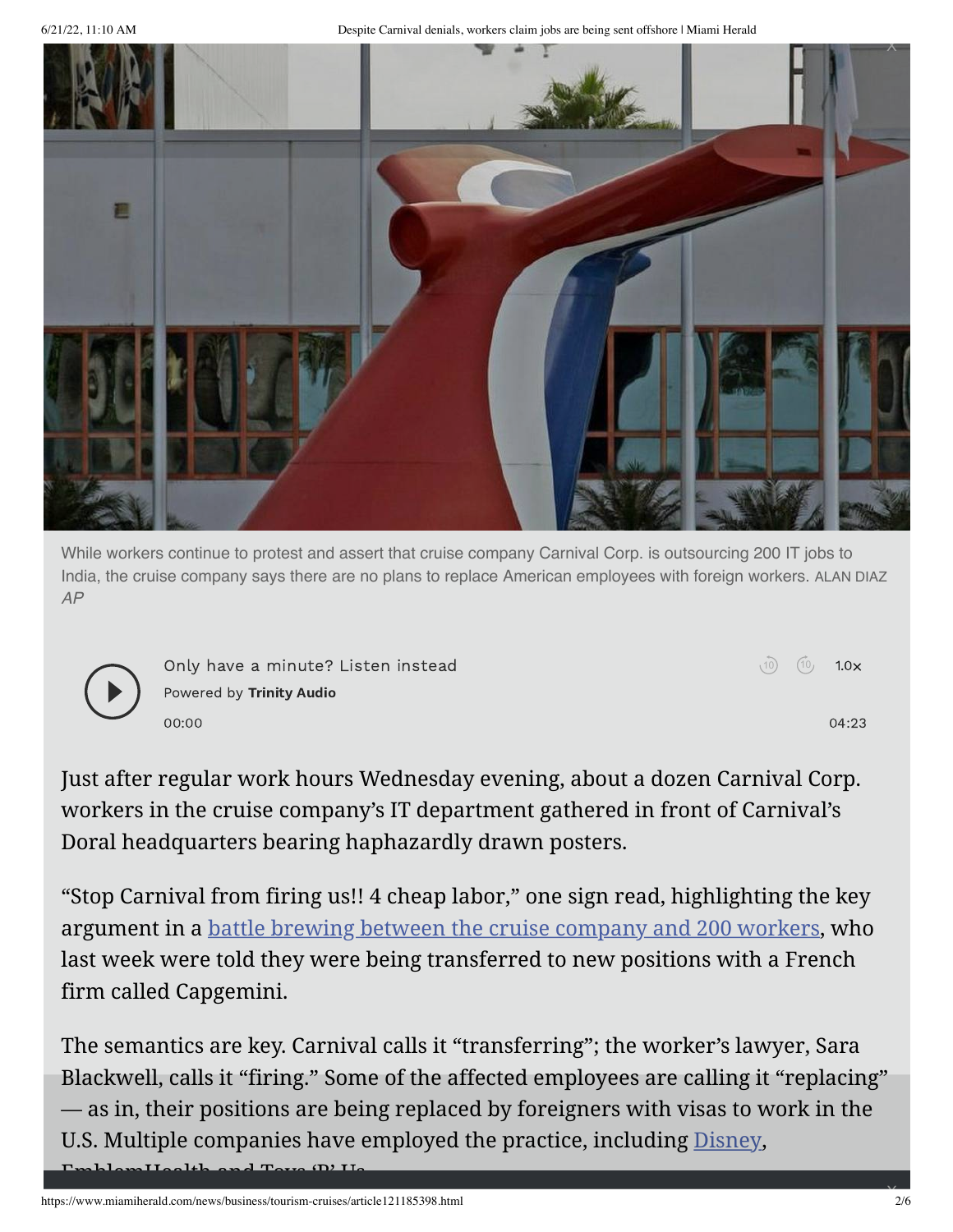Carnival Corp. spokesman Roger Frizzell said the cruise company is transitioning the positions to "help the company keep pace with the evolving technology environment." Sixty of the 200 affected workers are based in South Florida. The others are based around the nation and work for multiple Carnival brands, including Carnival Cruise Line, Holland America Line and Princess Cruises.

The workers moving to Capgemini, which has a considerable U.S. presence in 15 states, account for less than 1 percent of Carnival's 120,000 employees.

# Get unlimited digital access

Subscribe now for just \$2 for 2 months.

### **[CLAIM OFFER](https://mycheckout.miamiherald.com/subscribe?ofrgp_id=395&g2i_or_o=OnSite&g2i_or_p=CTA&cid=cta_dynamic-zone_3a_default-.99mo-2mo-15.99_202205)**

The transitioned workers will be guaranteed six months of employment at Capgemini, Frizzell said.

According to documents obtained by the Miami Herald, Capgemini's offer letter does not mention a six-month guarantee but rather says employment will be at an "at-will basis, which means that either you or Capgemini may terminate your employment at any time, with or without cause."

Affected employees have until Dec. 19 to sign their offer letters or find other employment. But most who accept are expected to continue being employed at Capgemini after the six months are over, Frizzell said. Currently, the French firm has about 400 open positions in North America, he said.

But Blackwell, a Sarasota-based employment attorney, says the process is similar to what she has seen in other American companies.

"They are not being transferred," she said. "They are being fired and hired."

## Business newsletter

Keep up with local business news and small business advice.

X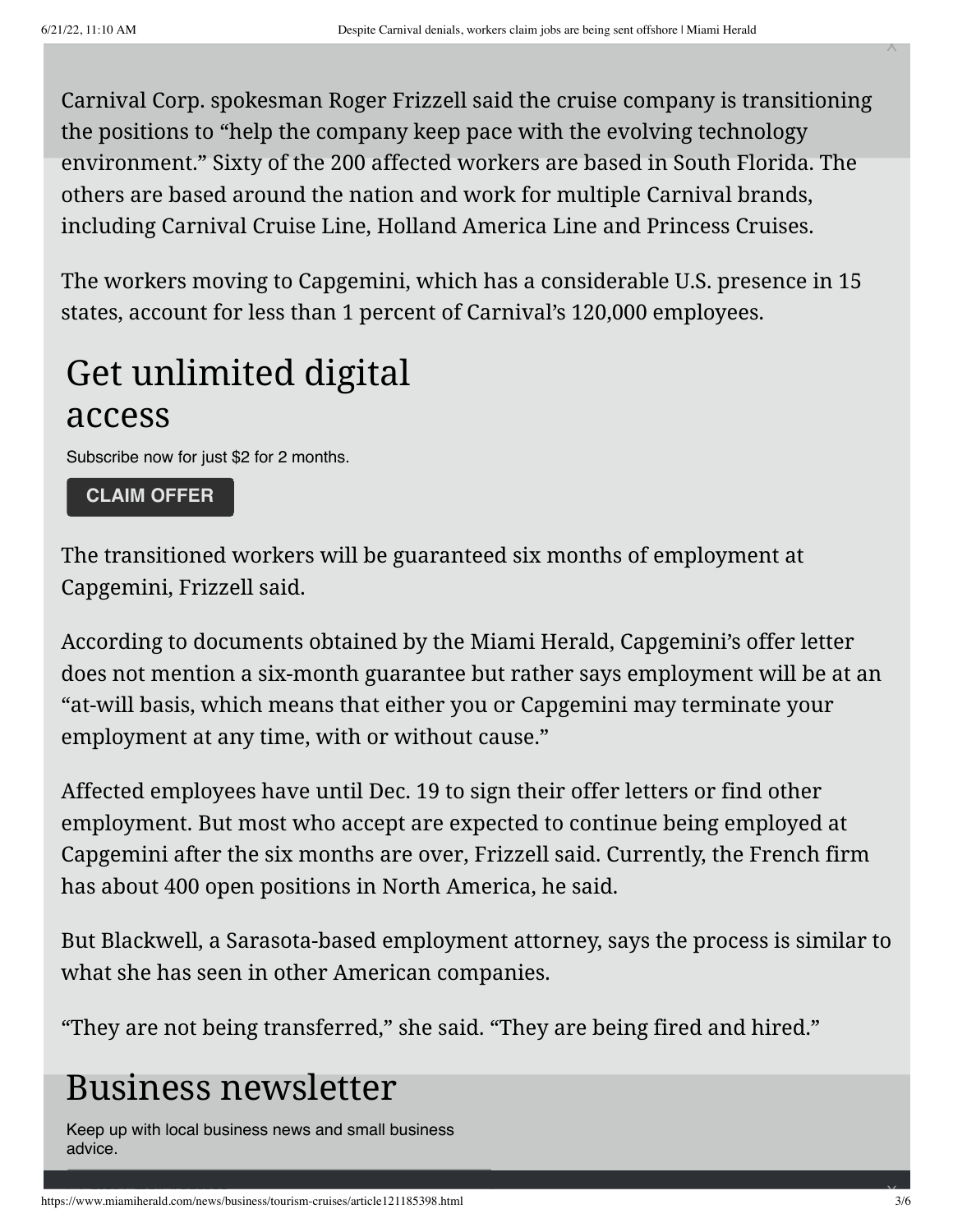Enter Email Address X

#### **SIGN UP**

[This site is protected by reCAPTCHA and the Google Privacy](https://policies.google.com/privacy)

Policy and [Terms of Service](https://policies.google.com/terms) apply.

A WARN notice issued in California, where Princess Cruises is based, states 61 workers were notified on Dec. 5 of permanent layoffs. (The company did not file a WARN notice in Florida, where it was not required.)

Carnival asserts that the changes are with the company's best interests in mind and not a cost-cutting measure.

"We regularly look to experts in other fields to provide expertise and talent outside our primary area of expertise. Capgemini is widely recognized as a leader in information technology," Frizzell said. "Taking steps like this, even though they are difficult decisions, can help save jobs of others here at Carnival longer term — and ultimately create new jobs here — if we make good, sound business decisions to help the company remain successful."

But Matthew Culver, an affected employee in Carnival's IT department, said he doesn't believe Carnival is transferring the positions to improve the department. On a recent annual review, he received four stars out of five and got the maximum pro-rated bonus available to him, he said.

"It's not due to lack of qualifications or doing my job that they are moving us out," said Culver, who is not going to sign the Capgemini offer.

Culver and other employees have said they suspect their jobs are being outsourced to India, where Capgemini has nearly 50 offices, the most of any of the more than 40 countries it operates in.

Frizzell also denied claimes that the company is outsourcing any of the displaced jobs to India, and said there are no plans to hire workers based outside the U.S.

"It is important to us that we always treat our employees with dignity and respect, and our goal here is to provide a transition and smooth landing for them with this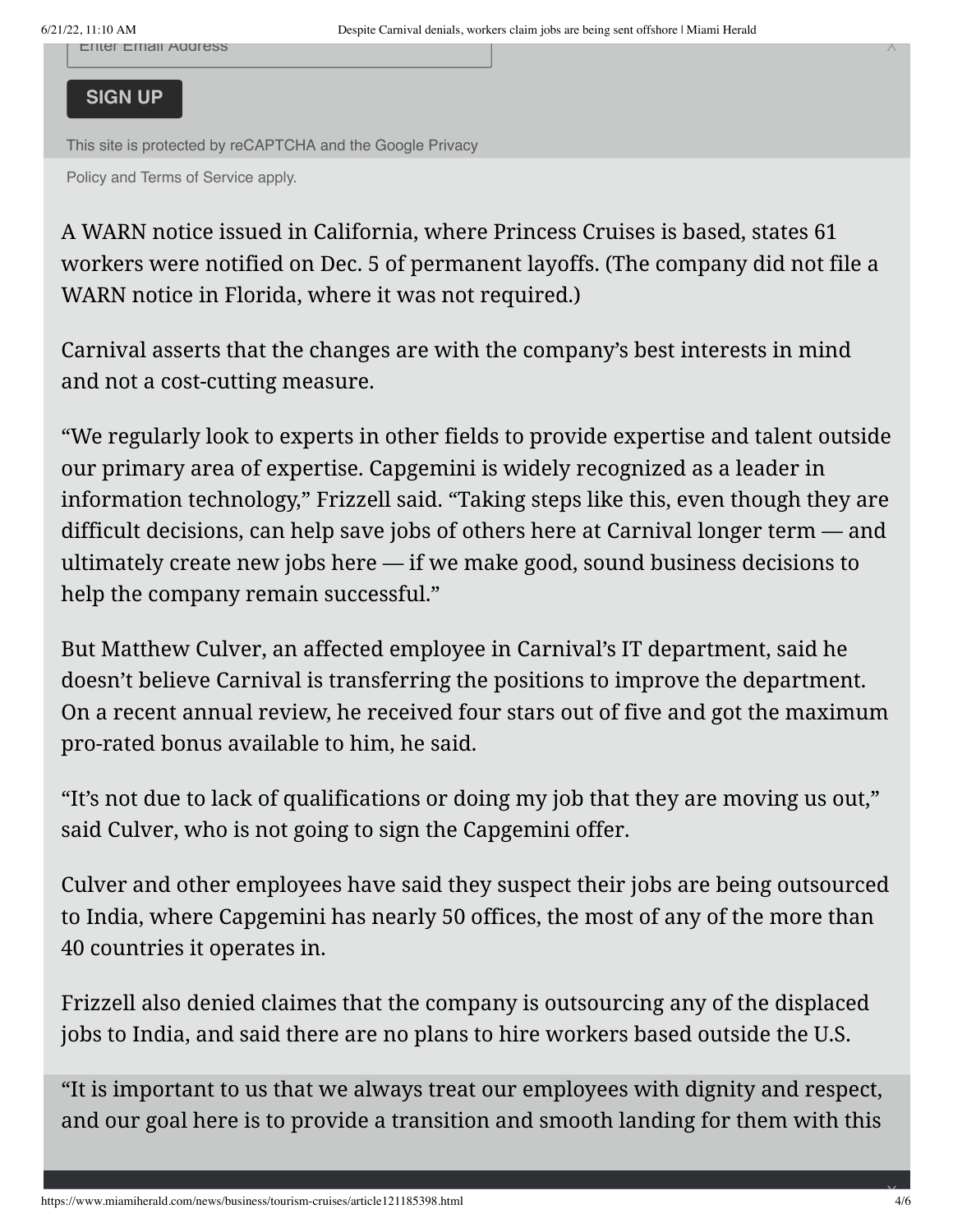process," Frizzell said. "We intend to stay close to the process to ensure people are treated fairly and appropriately, even after they leave our payroll." Process," Frizzell said. "Depie Combut density away be process," Frizzell said. "We intend to stay close to the<br>This story was originally published December 15, 2016 6:39 PM.<br>This story was originally published December 1

This story was originally published December 15, 2016 6:39 PM.

## **Take Us With You**

Real-time updates and all local stories you want right in the palm of your hand.



**[MIAMI HERALD APP](https://miamiherald.com/mobile)** ➔



**[VIEW NEWSLETTERS](http://t.news.miamiherald.com/webApp/mccSignupPage?siteName=miamiherald)**  ➔



**SUBSCRIPTIONS**

[Start a Subscription](https://mycheckout.miamiherald.com/)

[Customer Service](https://www.miamiherald.com/customer-service#navlink=mi_footer)

[eEdition](https://www.miamiherald.com/e-edition/today#navlink=mi_footer)

[Vacation Hold](https://myaccount.miamiherald.com/mia_mh/home)

[Pay Your Bill](https://myaccount.miamiherald.com/mia_mh/home)

#### **LEARN MORE**

[About Us](https://www.mcclatchy.com/our-impact/markets/miami-herald/#navlink=mi_footer)

[Contact Us](https://www.miamiherald.com/customer-service/#navlink=mi_footer)

**[Newsletters](http://t.news.miamiherald.com/webApp/mccSignupPage?siteName=miamiherald#navlink=mi_footer)** 

[Archives](https://www.miamiherald.com/archives/#navlink=mi_footer)

**[Reviews](https://www.miamiherald.com/reviews/#navlink=mi_footer)** 

[Sports Betting](https://www.miamiherald.com/betting/#navlink=mi_footer)

[Personal Finance](https://www.miamiherald.com/money/#navlink=mi_footer)

**ADVERTISING**

Place a Classified

[Media Kit](https://go.mcclatchy.com/media-capabilities-miami)

X